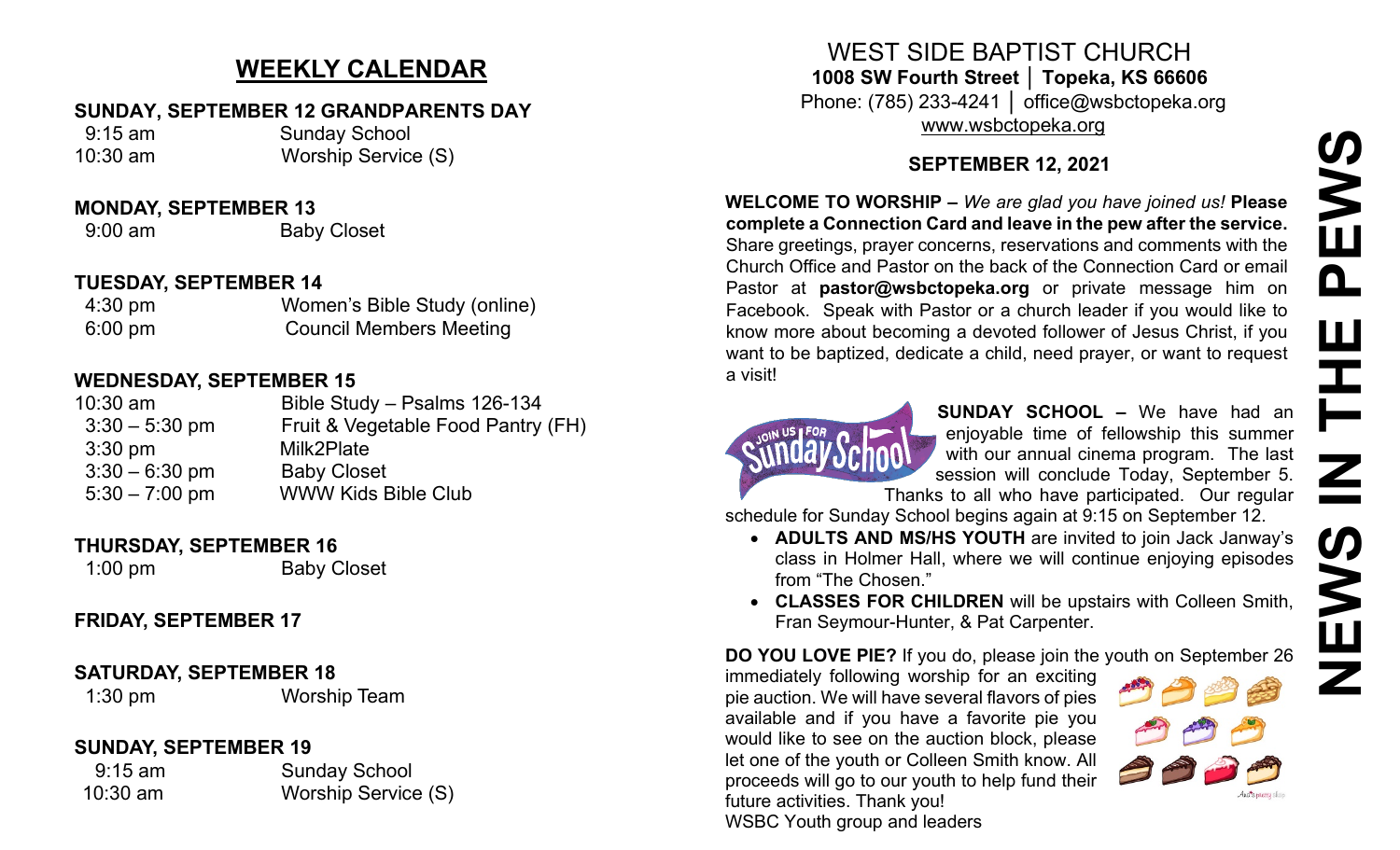**BIBLE STUDY – Join a Small Group Bible Study! Classes are offered:** 

- **TUESDAYS** Rexanne Greuter will continue her **Women's Bible Study** on **Tuesday afternoons at 4:30 on Zoom.** Contact Rexanne for information.
- **WEDNESDAYS** Pastor Ivan will continue to teach his **Wednesday morning study at 10:30 in Holmer Hall.** It is also available on Zoom.
- **WEDNESDAYS**  Jim Goodnow teaches **The Gospel Project on Wednesdays at 6:00 pm in Holmer Hall**. All adults are welcome!
- **SUNDAYS -** Pastor will start a new **Couples Bible Study** on Sunday (early evening) starting September 26. Contact Pastor if you are interested.

**WANT TO GET BAPTIZED?** Speak with Pastor Ivan, a church leader, or come to the front of the sanctuary at the of the worship service.

**SPECIAL CALLED BUSINESS MEETING –**

Today after worship. The congregation will be asked to decide on two maintenance projects: repairs to the towers (parapets) and a roof access in the educational building. Plan to stay for this important conversation and vote.



**FALL MISSION PROJECT UPDATE -** Thank you to all who have expressed an interest in a Fall Mission Project. Due to conflicts with schedules and the continuing virus situation, we have decided to pursue opportunities closer to home and God's Work shorter in duration. If you would be interested in a day **Dur Hands** project, please let me know. I can be contacted at

[jim.goodnow@sbcglobal.net](mailto:jim.goodnow@sbcglobal.net) or 246-1807.

**MILK2MY PLATE -** The September date for the Milk2My Plate distribution will be Wednesday, September 15th in conjunction with the food pantry.

**VENMO –** Give to God online via **SQUARE** at **[https://west](https://west-side-baptist-church.square.site/)-sidebaptist-[church.square.site](https://west-side-baptist-church.square.site/)** or give through **VENMO**, a phone app. Search for the church **@wsbctopeka** or scan the QR code. We appreciate all your donations and generosity. Questions? Call the Church Office for help.



**FINANCIAL GIVING** – Thank you for the generous support of the work of God in and through West Side Baptist Church. Donation's report:

|                            | 09/05/2021 |          | Y-T-D |              |
|----------------------------|------------|----------|-------|--------------|
| <b>General Fund</b>        |            | 3,064.00 |       | \$170,828.36 |
| Building Fund/Cap.         |            | 325.00   |       | 4,225.00     |
| <b>Sunday School</b>       |            | 10.00    | \$    | 160.95       |
| Am. For Christ Offer       | \$         |          | \$    | 1,799.00     |
| <b>Benevolence Fund</b>    | \$         | 180.00   | \$    | 4,380.25     |
| One Great Hr. Share        |            |          | \$    | 2,178.00     |
| Retired Min. & Mission     |            |          | \$    | 25.00        |
| <b>World Mission Offer</b> | \$         |          | \$    | 125.00       |
| Harvester' M2MP            |            |          | \$    | 1,000.00     |
| <b>Baby Closet</b>         |            |          | \$    | 1,500.00     |
| <b>School Supplies</b>     |            |          |       | 440.00       |

**WORSHIP ONLINE –** The Church is committed to the continual praise and worship of Almighty God in the Name of Jesus Christ. Church leaders and our clergy hold services regularly in the Sanctuary in compliance with all published federal, state, and local government health orders. Services are broadcast LIVE (as internet is available) and RECORDED. WATCH the service online at Facebook LIVE [www.facebook.com/wsbctopeka](http://www.facebook.com/wsbctopeka), the Church's YouTube channel, or order a free copy on DVD by contacting the Church Office.

**WWW KIDS' BIBLE CLUB –** Come to Wednesday Night Family Suppers & stay for **WWW Bible Clubs! Free supper served** from 5:30 pm to 6:00 pm. Bible studies begin at 6:00 pm. **Register kids online [forms.gle/6TpLCNBPtspzNZG2A.](https://forms.gle/6TpLCNBPtspzNZG2A)** 

Classes for children, youth, and adults (Kindergarten and Older). Activities include a free supper, creative Bible stories, fun games, easy-to-learn songs, and Bible Buck store. Call the Church Office if you need a ride (785) 233-4241. Come have a fun time on Wednesday nights.